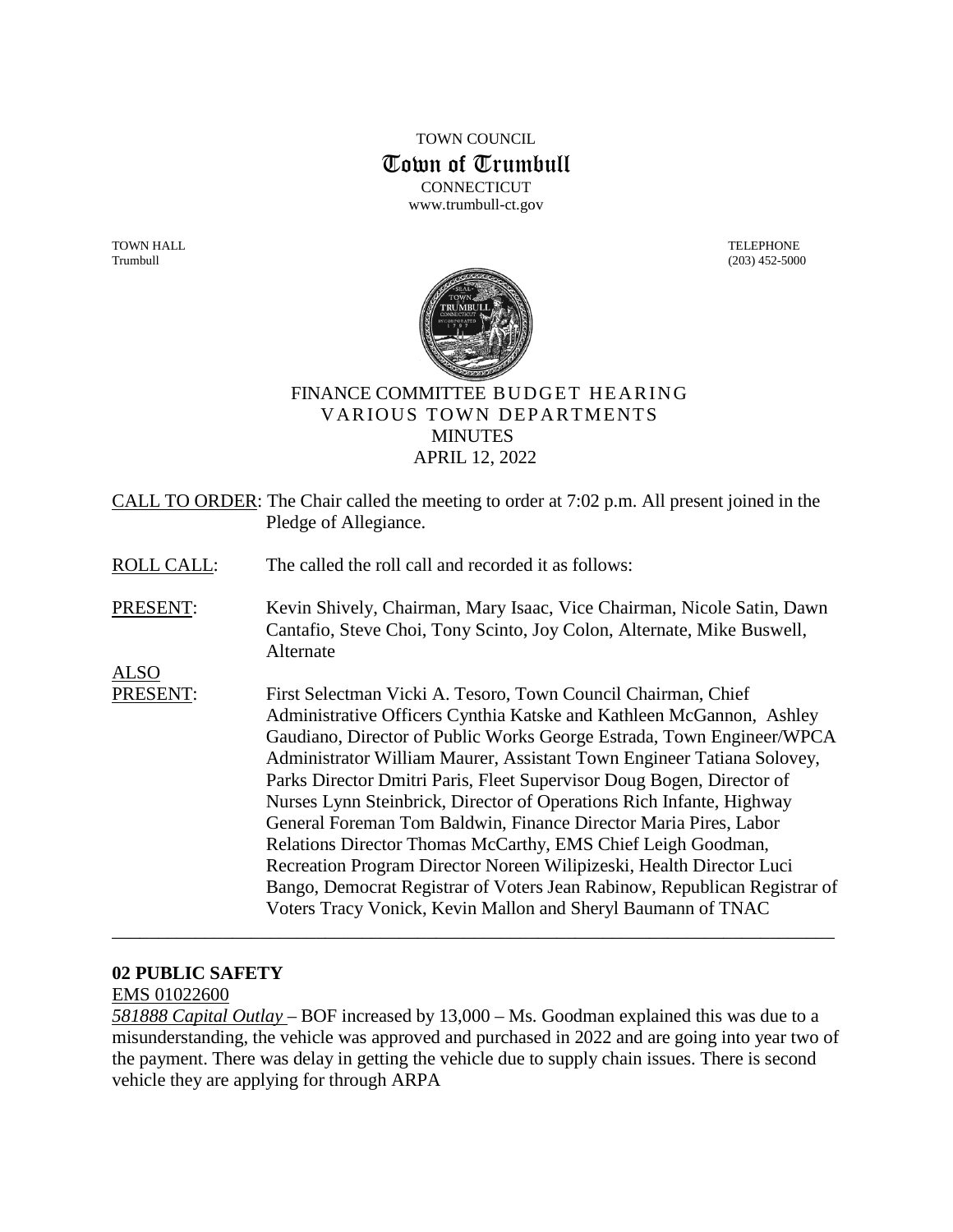*578804 Mntnce/Rep-Equipment/Building* – BOF added 3,000 – There was an initial error but they brought it back to \$6,000 which covers ambulance repairs. They thought public works does all of the vehicle repairs, they do the bulk of them but there are some specialty parts and equipment that this line item covers in the event it is needed.

The Chair noted that they had received one email asking that EMS not be cut and to give EMS everything that can be given.

*501101 Salaries-FT/Permanent* – (44,470) BOF reduced – Ms. Goodman indicated the BOF asked if she could hold off on the two additional full time EMTs until December. They were bringing them on because over the last year having all per diem EMTs was tough to maintain. A lot of the EMTs are graduating as physician's assistants, and paramedics. They were hoping to stabilize that. If they have to hold off she will have to be okay with it but it brings two challenges. The first is she is doing her best to keep all of per diems within the appropriate department of labor guidelines for how many hours they work. They work hard to do that and it is challenging. The deployment pattern assigned those 40 hours of EMT's as if they were going to be there. If taken out, the per diem budget will be lacking hours. She can make it work for first six months, but in terms of the entire year they'll probably have to meet towards December to revisit how to spread that financing out between the full time salaries and the per diems. She would be remiss if she didn't advocate on behalf of her department. She understands tough choices have to be made and is mindful of that and thankful for the council's time.

Ms. Goodman further explained she works out how many people she wants on the road for the deployment pattern. Currently they would need 21,632 (hours) of EMTs if one of those is empty, (2080 hours is one EMT), the balance will be 19,552 hours. The proposed spreadsheet submitted through the BOF, shows those different options. Ultimately the balance of how many per diem hours are left will need to be adjusted. Even with no further changes to the pattern, and option two ads a little extra, if the extra hours are taken, (about 416 hours), she will still be short in the per diem, because instead of those two EMTs, filling 2080 hours each, she will need to fill them with per diems. She can send all a summary of that in a spreadsheet after the meeting. There is the potential to come back for a supplemental and she had gotten the impression from the BOF that would be looked at favorably. Councilman Isaac stated the BOF was open to the supplemental but wanted to see the run rates for the six (6) months.

# **03 PUBLIC WORKS**

# PW-Highway 01030100

*Uniform Allowance 501888* – BOF increased by 5,000 – Mr. Estrada indicated they replace these items every two years and this was the year they would have done so. Working with the BOF, they requested half of what they had initially requested combined the new allocation with inventory in place. They are comfortable they can get through the year and preserve safety. They reduced their initial request from 10,000 to 5,000.

*Program Supplies 534402* – BOF restored 50,000 –The 50,000 is to support the initial year of a pavement preservation efforts, (crack sealing throughout town). In subsequent years they will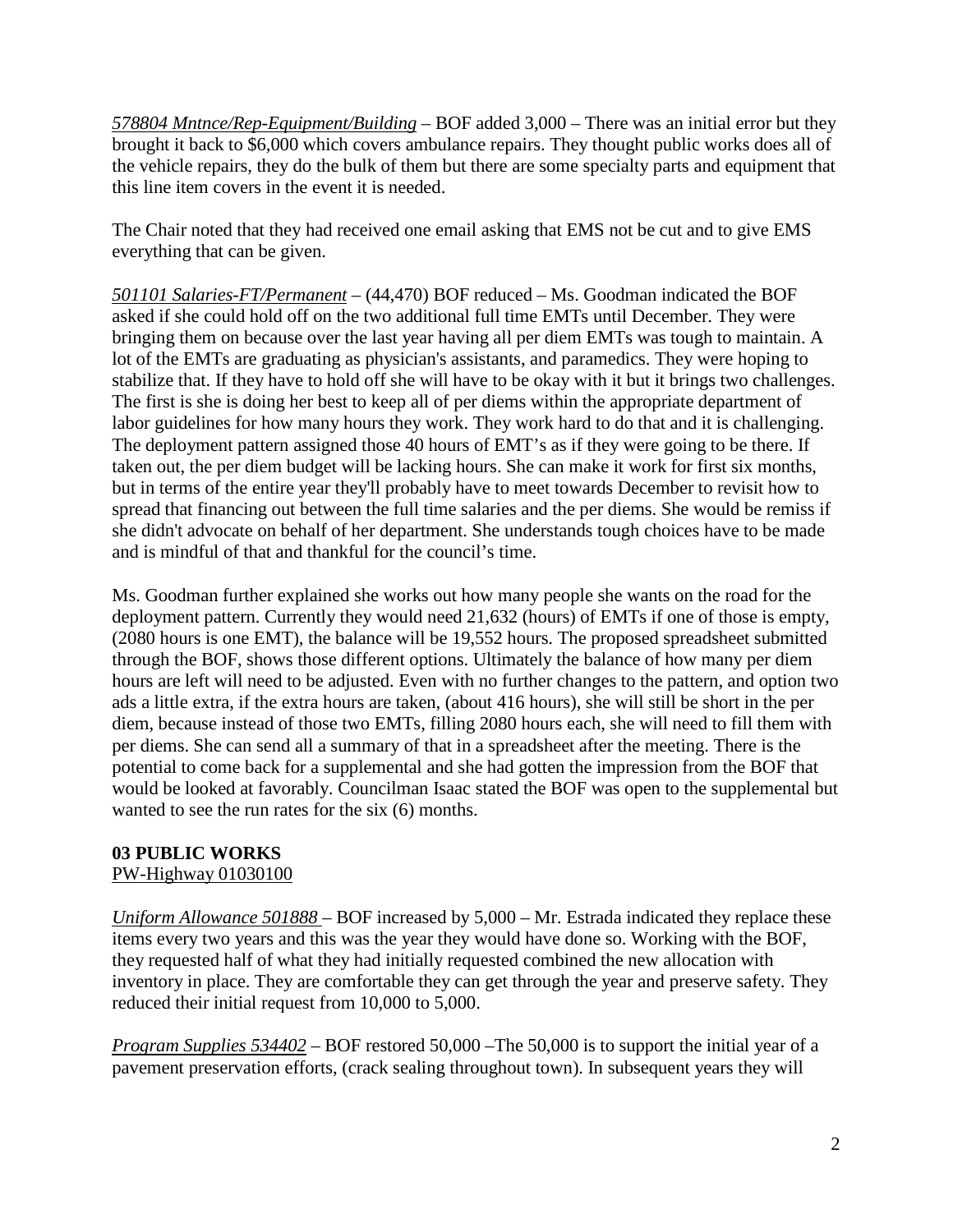request additional funding. This dovetails into the paving program and initiates the pavement preservation program to extend the life of the roads paved in the last 5-7 years.

*PW-Snow Removal 01030101* – They have depleted the snow removal account this year and will be addressing that through the Finance Dept. as an appropriation. Currently they are over 58,847 in over-time and 159,487 over in program supplies. Mr. Estrada explained there is no way of predicting this, there have been some years where they are below budget. You can't go by historical numbers because we don't know what the weather patterns will be for the following year. Councilman Scinto noted his concern for the proposed budget based on gas prices and other increases in costs.

Mr. Infante explained this was not a hard year for snow but there were a number of ice events which uses two-three times more salt than a snow event and many weather events were on the weekends. The cost of salt did increase due to transportation charges. It was confirmed fuel costs were not included in this line item.

## PW-Building Maintenance

*Salaries-FT/Permanent 501101* – BOF increased 26,601 – Mr. Estrada explained the 10,000 is for a vacant custodial position to be filled. It is a lateral move, the new person will be compensated at the same level as he currently is.

Capital Outlay 581888– BOF reduced \$10,000 for camera purchases – The intention of the program is to support the continuing security network throughout town. This is not meant to have someone monitor the cameras. Further discussion would require executive session and could be scheduled at a later date at the convenience of the council. Councilman Cantafio suggested an executive session be worked into their budget vote. Chairman Gaudiano noted this is a worthwhile conversation and will consider whether this will be at the committee level or at the council.

# PW-Fleet Maintenance

*Transportation-Gas, Oil, Grease 567701* – BOF increased by 75,000 – Mr. Estrada explained this is negotiated through the financial department and the purchasing agent. They explore options, and locked in a contract that appeared to be much more attractive than anticipated.

Mr. Bogen explained the Fuel Master program is used by employees with codes to access the fuel, the keys are coded to a particular vehicle, and the program is so it is known who is putting fuel in a particular vehicle. The Fire Department also uses the program and reimburses the town, they are separate taxing agency. Only official vehicles fuel there.

Currently this line item has 54,000 left in the budget, the heavy use is during the winter with plowing, the police fill up there too.

The following was clarified the budget process for the committee: The Town Council can reduce any item by a majority vote as it comes to you from the BOF. The Council can increase any item or add new items only on a two/thirds vote. To keep a line item where it is requires a majority vote.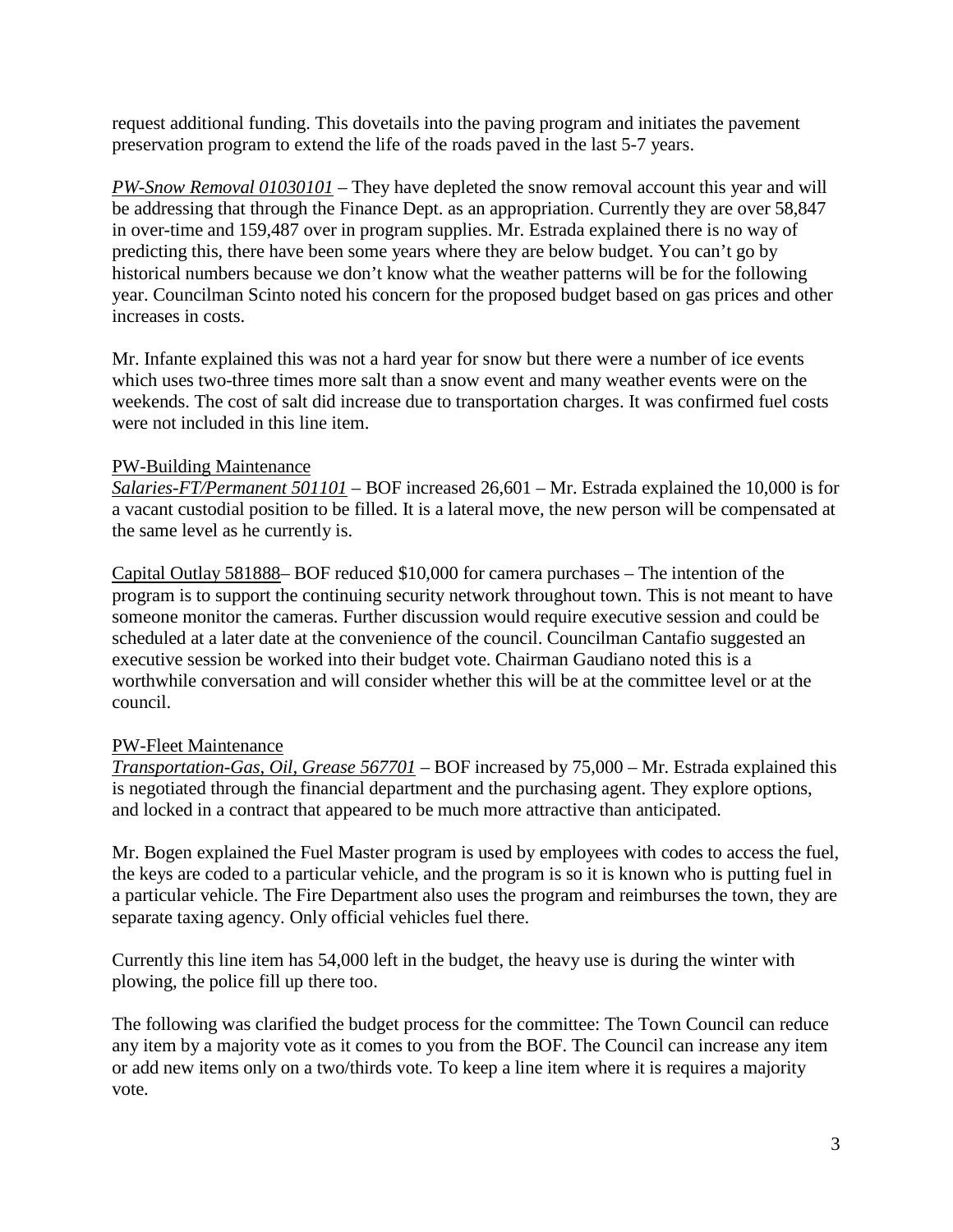#### Town Engineer 01030500

*Services & Fees-Ancillary* 522203 – BOF increased by 3,480 – Mr. Maurer explained this is to fund year three of three for the oblique imager, it is for a feature on our GIS site that we need to pay for and wasn't accounted for in the original budget.

*Mntnce./Rep-Equipment/Building 578802* – BOF increased by \$800 - It added for calibrating survey equipment.

#### **08 RECREATION/PARKS**

Parks Department 01080600 *Salaries-FT/Permanent 501101*– BOF added 16,372 *Salaries-PT/Permanent 501102*– BOF added 30,000 *Salaries-Seasonal/Temp 501103*– BOF deducted (17,112)

Mr. Paris explained the adjustments were attempts to make corrections around funding gaps for positions that we're currently going to be hired, (in the next month), in the current budget year and weren't taken into account in the new budget year that they were still vacant. Those adjustments were all made to fully fund the positions. The Chair noted the only reduction was the reduction of the arts coordinator from the seasonal acct. Councilman Isaac clarified the arts coordinator wasn't eliminated, it was restructured, the position had been vacant during COVID, the BOF added funding assuming they wouldn't be able to get someone for the previous funded salary.

#### Tree Warden 01080800

*Program Expenses 522205* – The BOF added 75,000 – Mr. Paris explained they are working internally on a presentation to all the boards on the Tree Program: What the liabilities are, what the funding ceiling currently is and the historical costs. Unfortunately historically they go over budget and have been questioned why that occurs. Their attempt is to present something that makes for a better understanding of how they should be budgeting the tree accounts in the future. Within the coming months they should have that completed. They also had some questions about what it might actually cost to take on some of the work internally and that will be part of the presentation.

Mr. Estrada explained the Tree Program is similar to the discussion on snow removal, not having a crystal ball. The aging urban forest throughout Trumbull cannot be quantified in advance, they work closely with the BOF and Finance Department throughout the year. Their efforts are to keep the community safe, they respond to concerns and make evaluations and take action immediately when necessary. They are as frugal as they can possibly be, but there is a lot of work out there, they do prioritize to stay within budget in the year but that has become more challenging. It was confirmed they are currently \$135,229 over budget.

Cleanup of the trees taken down by U.I. is a component, but there are also escalating costs to do the work throughout the town, the trees are larger requiring more expensive equipment and costly police detail. He thinks it is valuable to look at the individual components that are causing the escalation in costs and what our limits as a community are, the presentation will include that information.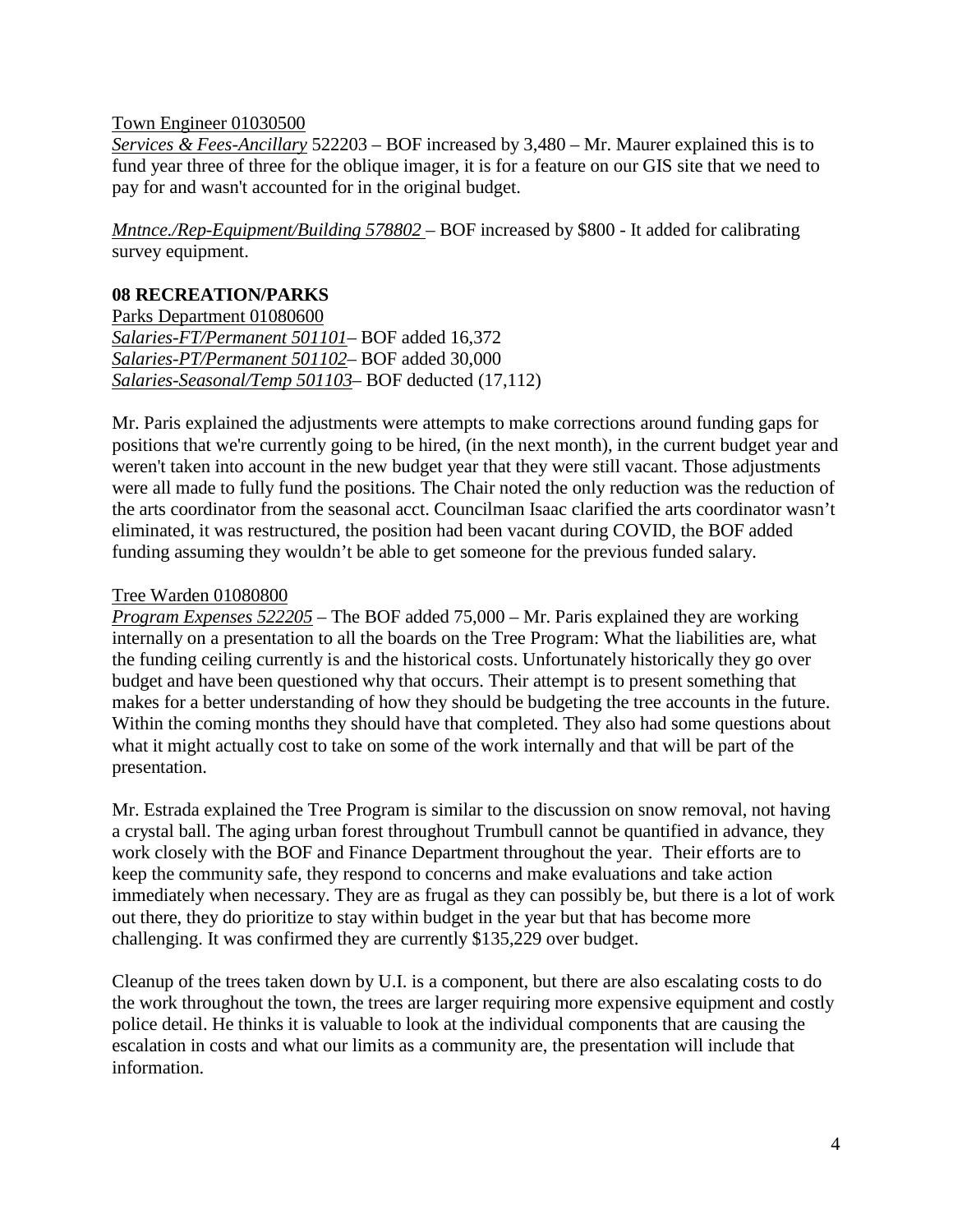Mr. Paris confirmed this work goes out to bid and there is the ability to extend for up to three years if the contractor is willing to hold their price. They usually select two to three vendors because they cannot be without if there is an emergency.

## **06 EDUCATION**

#### Business-Education Initiative (BEI)

The Chair noted this a very valuable item for the community. Mr. Neumann extended the invitation to the council to become involved in BEI.

### **01 GENERAL GOVERNMENT**

#### Elections 01010800

Ms. Rabinow explained the main difference because of the new split districts is that they will be printing 10 different ballots for every election, rather than seven or eight. They believe they have enough tabulators and have asked for extra stand up voting booths for the extra voters. They have tried to budget for the potential splits.

**02 Health Department** – Chairman Gaudiano extended her gratitude to the department for their work around the clock for the past two years, every time we think COVID is coming to the end it doesn't. The department has done and incredible job. The Chair concurred.

## **01 GENERAL GOVERNMENT**

Employee Benefits 01013400

*Fringe Benefits-FICA 511150* – BOF added 4,000

*Fringe Benefits-Medical/Dental 511151* – BOF decreased by (34,650) – Ms. Pires explained there were two CNAs in the nurse's department that were eliminated. Therefore we needed to reduce that dollar amount for medical. It was two employees, 23,000 for family health benefits, and also the fact that it was supposed to be for nine months. It was added back.

Mr. McCarthy explained we have the state partnership plan for our employees' health benefits. The state tells us the number, but they don't in time for the budget. They give us an estimate and our experience has been the number doesn't change that much. What is in the budget book is the best information we have right now. The final number won't come until May probably. Ms. Pires stated they started with an 8% increase but the state gave them an update of 7.5% so that is what is in this budget. The Chair noted this would be the same number for the BOE and the town.

## Purchasing 01012200 *Salaries PT/Permanent 501102* – BOF increased by 1,025 – To adjust salary to comparable positions.

#### NURSES

*School Nurses 01060200*

*Salaries FT/Permanent 501101* – BOF restored 6,270 – Restore tiered stipend and denied two CNA's and adjusted for delay in hiring

Ms. Steinbrick thanked the board for reinstating the tiered stipend. It's to compensate for different sized buildings, one nurse may be responsible for 750 students where another might only be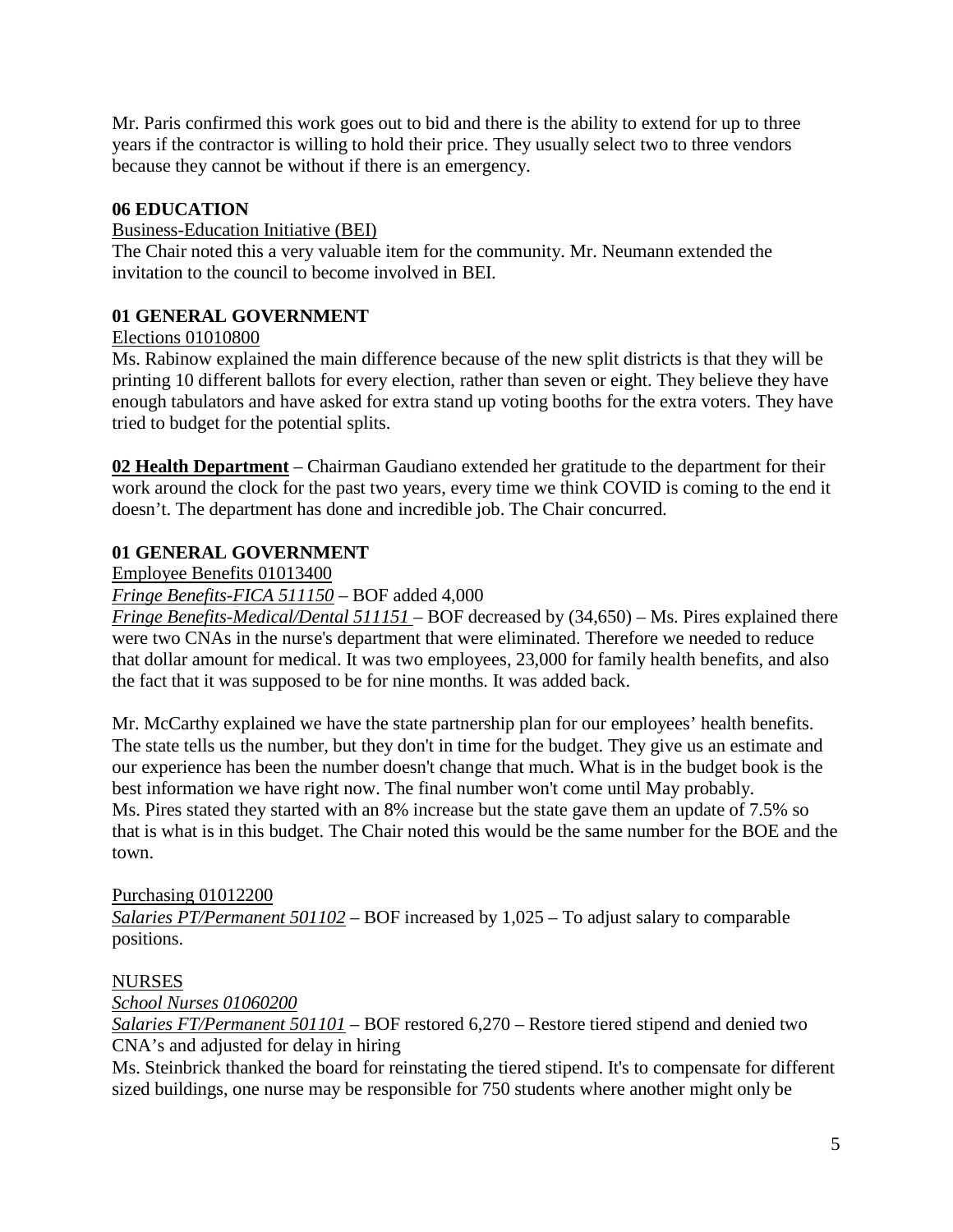responsible for 500. The person with more students has a higher workload responsibility. The CNA request: Back when we were preparing for COVID, they asked BOE for health aides to help support the nurses supervise the students that were in isolation, they did not provide that, and it was challenging last year. They had three times as many cases of COVID in school this year. COVID actually has brought to light a lot of needs, and school health into the limelight as public health. They thought early on that a supportive person in the health office would be good, other districts do have it. Time to time as a student comes in to the building with complex health care needs that could change the whole dynamic of the health office volume, health office visit, and needs quite a bit of support. Sometimes those students are assigned paraprofessionals if they have enough complex healthcare needs, but then we have the students who don't have complex healthcare needs, when the year starts, end up having some accident, and needing a supportive person temporarily. They might not qualify for it under this special education services. In those case the nurse has to not only manage the regular health office volume, but now an acute short term student/patient that needs complex and more health support. Ideally, it would be nice to have, she requested three, two for the public and one for the private. If she could just try with one this year just to demonstrate the outcomes of how this will could work. It's to help support the nurses, and it's less expensive than hiring another nurse.

Non-Public School Nurses 01060400 *Salaries FT/Permanent 501101* – BOF restored 6,600 – Restore tiered stipend

Probate – Judge Rowe was not able to attend, if there are any questions please forward them to the Chair and he will facilitate in getting the answers.

#### **ENTERPRISE FUND**

Golf Fund 21 *Materials & Supplies-Office 534401* – BOF increased by 14,400 – To restore to original request. *Program Supplies 534402* – BOF increased by 67,975 – To restore to original request.

Don Espach and Joe Gaudiano were present:

They are seeing a significant increase for our fertilizer, as well as our maintenance and parts for their equipment. Those two line items that were restored. Supply chains have been backed up for over a year now. A lot of fertilizer comes out of Russia and Ukraine and are seeing implications of that.

They will be going to do a budget transfer this fiscal year for 105,000, to reduce their capital outlay to 95,000 from 200,000. They will get the work done in this fiscal year rather than next fiscal year.

The Chair noted they have been running in a surplus. This is a gem of the town. It was explained they are running in a surplus but as people go back to the office they expect that this to go down.

They have a lot of equipment needed, many go back to 1980-1990 and also need an irrigation system. They hope to take it from Retained Earnings, so they can pay for most it outright. These are strategic projects and will spend it wisely to reinvest in the golf course.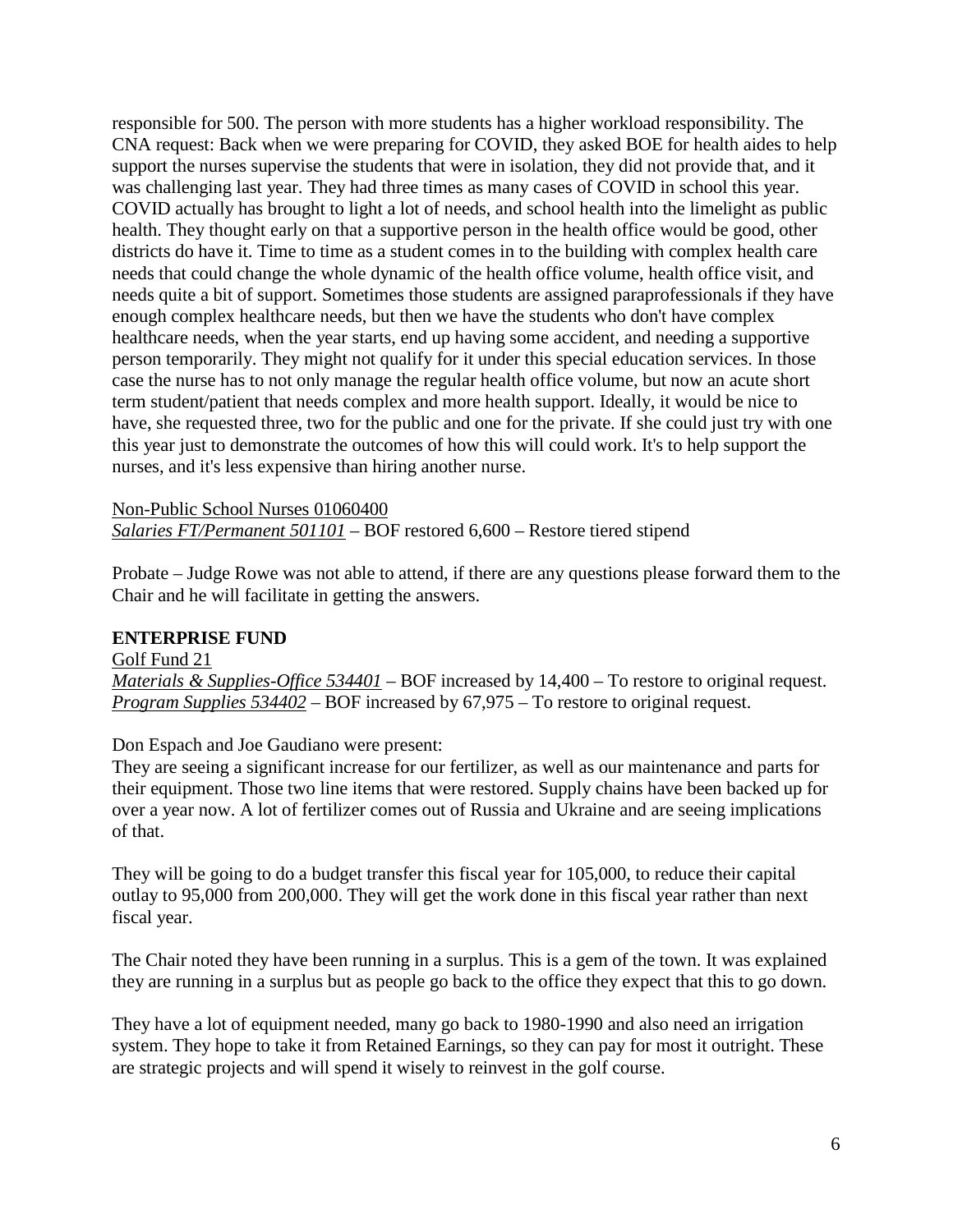### TNAC 01010100

Ms. Baumann explained they have been working with Cindy Katske, Kathleen McGannon McGannon and George Estrada on issues for the center. They're not included in this budget AND are hoping for ARPA funds. I know that this is not the topic of conversation at this meeting but wanted to advocate for it. There are potential safety issues and not getting them done will inhibit their growth. They hope there's future consideration for those projects, the cost is just under \$75,000 for infrastructure issues.

## **08 RECREATION/PARKS**

## Trumbull Day 01080300

Ms. McGannon explained there is approximately 35,000 in the account. They haven't had the 20,000 for the last few years. She will take the 10,000 it helps cover the fireworks which is the biggest expense. Everything is going well with this year's Trumbull Day.

## **DEBT SERVICE 01090000**

Ms. Pires explained there is no ARPA money in this year's budget. There is in the revenue for last year's budget. They used 4.6 million in FY2022, but not FY2023. They did pull out some expenses to be used from ARPA funds. Only the first installment has been received, the second installment is not coming until maybe May or June. The funds are put in a separate fund, as it is used they pull it out and apply it to different activities or expensed. The \$5 million was not incorporated into the budget, the only thing they pulled out was the police cars, emergency equipment in the police department, and a few other vehicles were pulled out. They are paying for the greeters at the town hall as well. They are using last year allocation, which was \$5.2 million and have only used \$4.6 million to date. The First Selectman will hold meetings to discuss these uses and the BOF and Town Council will make a decision as to what the uses will be.

Ms. Pires explained so far they have estimated \$3 million from the General Fund, but the BOF sets the mill rate. They are not using ARPA funds to pay back money to the General Fund. They used \$4.6 million last year and last year's revenue included the \$4.6 million from the ARPA funds. Anytime the fund balance is used you cause a little bit of cliff. At this point we don't know if we have a surplus this year or not, which would cover any use of this surplus of the fund balance It's hard to say, ideally if we have a surplus it goes back to the General Fund which will build it up again. The plan is not to use ARPA for that revenue this year. We will not have the additional ARPA funds before this budget is completed, it is expected in June. Last year ARPA was in the budget, this year the plan is to use it for one-time purchases and it will not be in the budget. The First Selectman will hold meetings with the BOF and Town Council to make those decisions. Councilman Scinto noted he would rather not take \$3 million from the General Fund.

First Selectman Tesoro explained what's been done thus far are estimated amounts, the BOF will set the mill rate and determine how much revenue they will use, they determine how much they'll take from the General Fund. It is her intention not to take any money from ARPA for the budget and will use that money for one-time expenditures of which the BOF and Town Council will have the opportunity to discuss at a joint meeting. Anytime you put monies outside of the budget process into the budget you create a funding cliff, whether you use General Fund money or you use ARPA money. So if you are going to decide that you'd rather use ARPA money, you create a